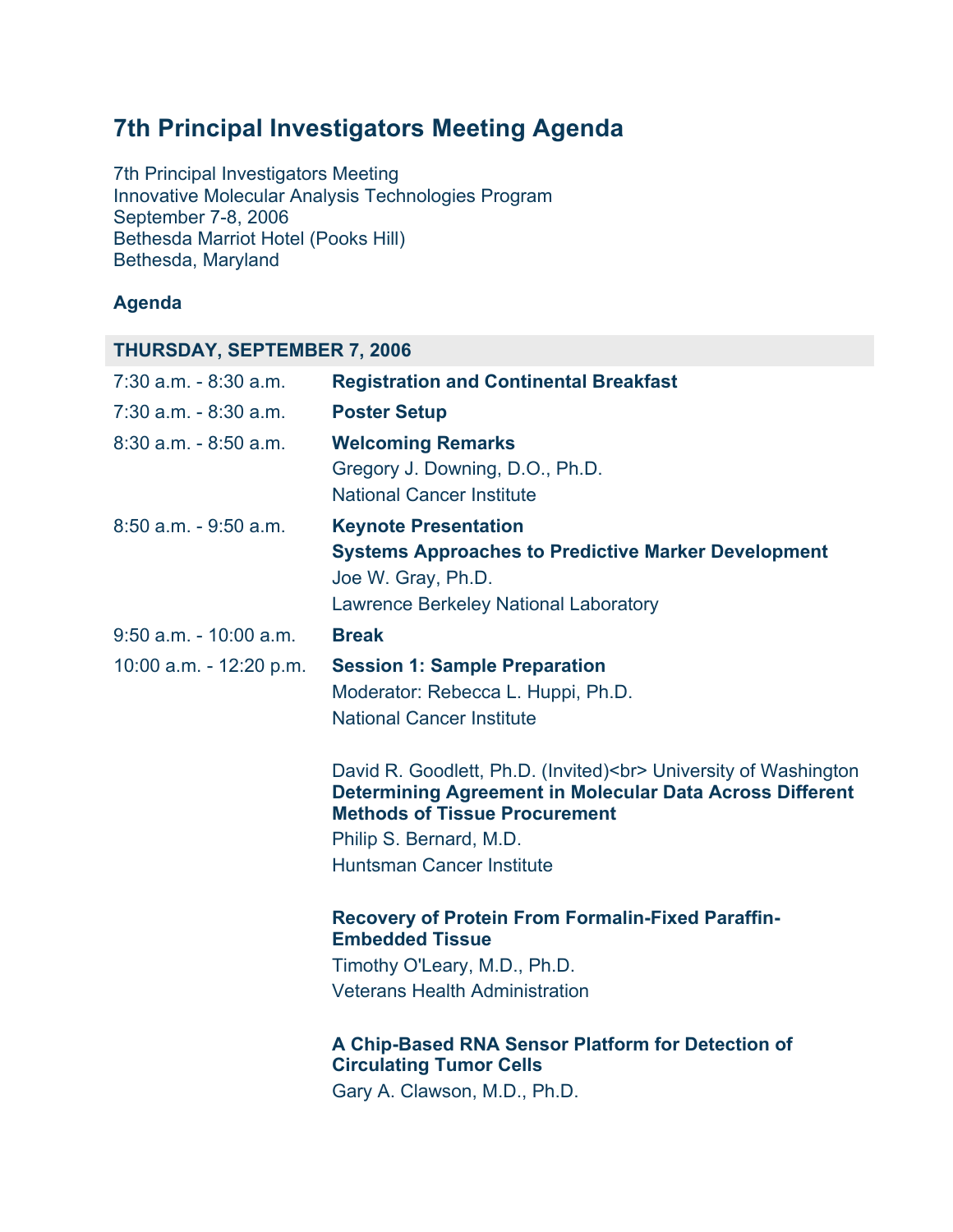|                          | Pennsylvania State University                                                                                                                  |
|--------------------------|------------------------------------------------------------------------------------------------------------------------------------------------|
|                          | <b>Microfluidic Platform for Live Cell Screening</b><br>Philip Lee, Ph.D.<br><b>CellASIC Corporation</b>                                       |
| 12:20 p.m. - 1:20 p.m.   | Lunch                                                                                                                                          |
| 1:20 p.m. $- 2:05$ p.m.  | <b>Electronic Submissions and Alternative Funding</b><br><b>Opportunities</b>                                                                  |
|                          | <b>SF424/Electronic Transition Requirements</b><br><b>Scarlett Gibb</b>                                                                        |
|                          | <b>National Institutes of Health</b>                                                                                                           |
|                          | <b>Alternative Funding Opportunities</b><br>Jennifer Couch, Ph.D.<br><b>National Cancer Institute</b>                                          |
| 2:05 p.m. - 2:15 p.m.    | <b>Break</b>                                                                                                                                   |
| $2:15$ p.m. $-4:15$ p.m. | <b>Session 2: Proteomics</b><br>Moderator: Paul Wagner, Ph.D.<br><b>National Cancer Institute</b>                                              |
|                          | <b>Mapping Endothelium and Its Caveolae In Vivo to Improve</b><br><b>Antibody Pentetration, Imaging, and Therapy of Solid</b><br><b>Tumors</b> |
|                          | Jan E. Schnitzer, M.D.                                                                                                                         |
|                          | <b>Sidney Kimmel Cancer Center</b>                                                                                                             |
|                          | <b>Diverse Novel Approaches for Proteomics of</b><br><b>Posttranslational Modifications</b>                                                    |
|                          | Yingming Zhao, Ph.D.                                                                                                                           |
|                          | University of Texas Southwestern Medical Center                                                                                                |
|                          | <b>Selective Profiling of Proteins in Cancer Cells From Fine-</b><br><b>Needle Aspirates by MALDI-TOF Mass Spectrometry</b>                    |
|                          | Michelle L. Reyzer, Ph.D.                                                                                                                      |
|                          | <b>Vanderbilt University</b>                                                                                                                   |
|                          | Detection and Identification of Cysteine Sulfenic Acids in                                                                                     |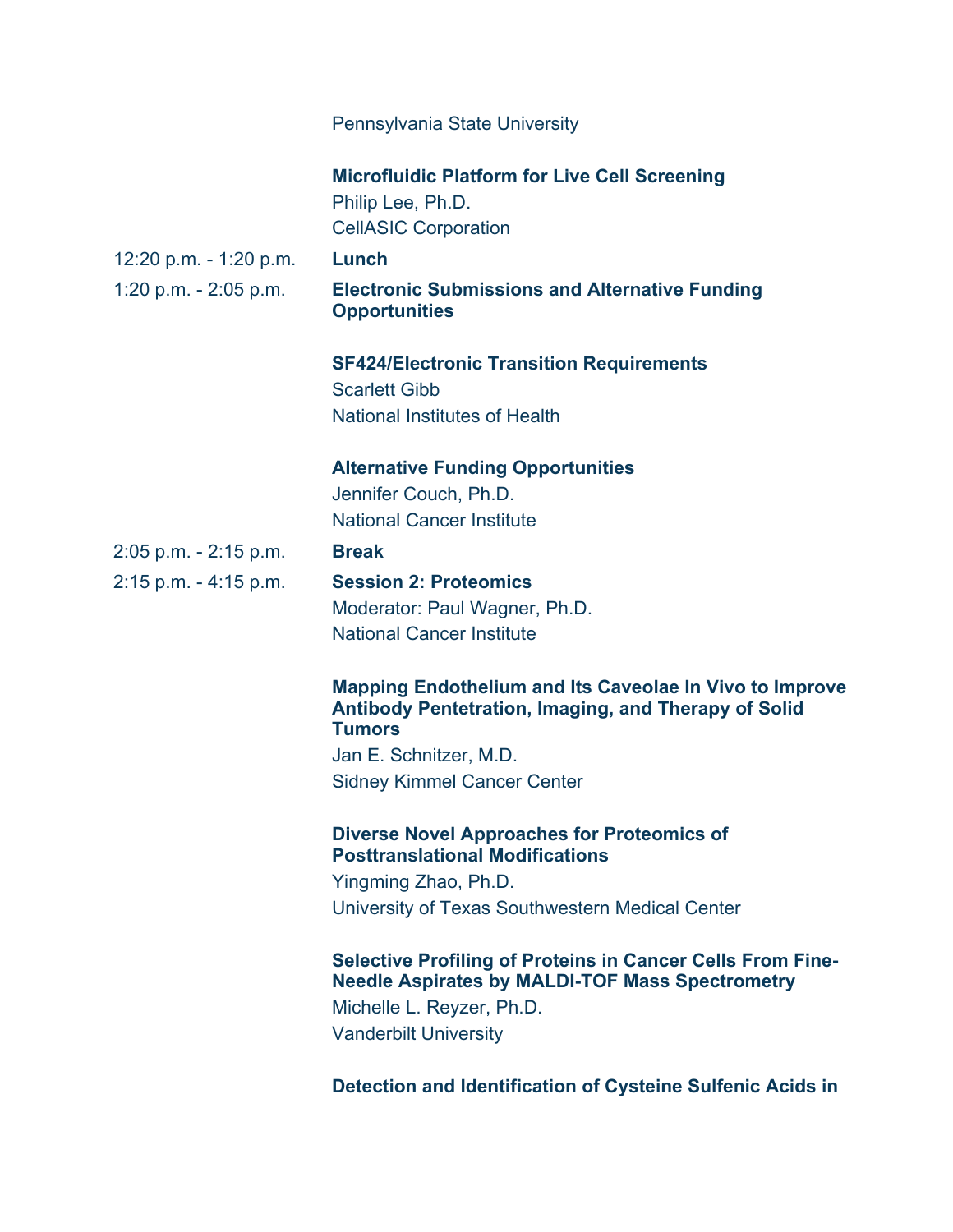|                       | <b>Proteins Involved in Signal Transduction Pathways</b>    |
|-----------------------|-------------------------------------------------------------|
|                       | Leslie B. Poole, Ph.D.                                      |
|                       | <b>Wake Forest University School of Medicine</b>            |
|                       | <b>Nanoparticles for Efficient Delivery to Solid Tumors</b> |
|                       | Suzie Pun, Ph.D.                                            |
|                       | University of Washington                                    |
| 4:15 p.m. - 5:45 p.m. | <b>Poster Session</b>                                       |
|                       |                                                             |
|                       |                                                             |

## **FRIDAY, SEPTEMBER 8, 2006**

| $8:00$ a.m. $-9:00$ a.m.  | <b>Registration and Continental Breakfast</b>                                                                                                      |
|---------------------------|----------------------------------------------------------------------------------------------------------------------------------------------------|
| $9:00$ a.m. $-11:30$ a.m. | <b>Session 3: Cellular Imaging</b>                                                                                                                 |
|                           | Moderator: Jennifer Couch, Ph.D.                                                                                                                   |
|                           | <b>National Cancer Institute</b>                                                                                                                   |
|                           |                                                                                                                                                    |
|                           | <b>Identifying the Cancer Stem Cell: Lessons Learned From</b><br><b>Hematopoiesis and Acute Leukemia</b>                                           |
|                           | Scott W. Hiebert, Ph.D.                                                                                                                            |
|                           | <b>Vanderbilt University</b>                                                                                                                       |
|                           | <b>Automated Cell Preparation in Tubes for 3D Microscopy</b>                                                                                       |
|                           | Mark R. Holl, Ph.D.                                                                                                                                |
|                           | University of Washington                                                                                                                           |
|                           | <b>Imaging Transcriptional Activation in Gliomas</b>                                                                                               |
|                           | E. Antonio Chiocca, M.D., Ph.D.                                                                                                                    |
|                           | James Cancer Hospital and Solove Research Institute                                                                                                |
|                           | <b>Sensing and Imaging Activated Fibroblast in Tumor Stroma</b>                                                                                    |
|                           | Ching Tung, Ph.D.                                                                                                                                  |
|                           | <b>Massachusetts General Hospital/Harvard Medical School</b>                                                                                       |
|                           |                                                                                                                                                    |
|                           | Age-Dependent Accumulation of Recombinant Cells in the<br><b>Mouse Pancreas Revealed In Situ by Fluorescence Imaging</b><br>Bevin Engleward, Ph.D. |
|                           | Massachusetts Institute of Technology                                                                                                              |
| 11:30 a.m. - 12:30 p.m.   | Lunch                                                                                                                                              |